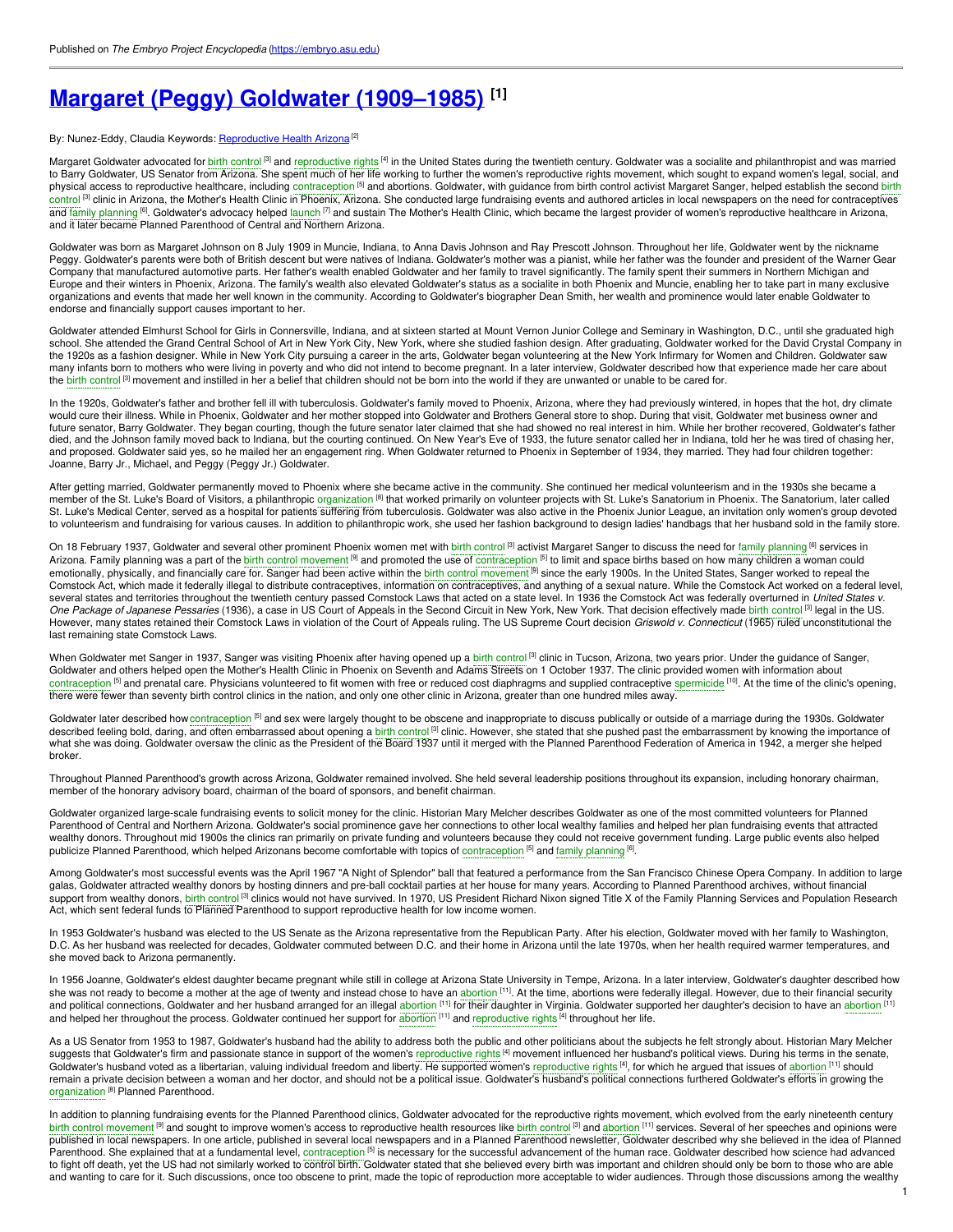and influential Phoenix families, birth [control](https://embryo.asu.edu/search?text=birth%20control)<sup>[3]</sup> clinics and Planned Parenthood became more popular and more widely accepted.

In 1967 Goldwater received the National Margaret Sanger Award from the Planned [Parenthood](https://embryo.asu.edu/search?text=Planned%20Parenthood%20Federation%20of%20America) Federation of America<sup>[12]</sup> for her contribution to the birth control [movement](https://embryo.asu.edu/search?text=birth%20control%20movement)<sup>[9]</sup> and for her work with Planned Parenthood of Arizona. Later, in October of 1982, Planned Parenthood of Central and Northern Arizona established the Peggy Goldwater Award for her commitment to the [organization](https://embryo.asu.edu/search?text=organization) <sup>[8]</sup> and the birth control [movement](https://embryo.asu.edu/search?text=birth%20control%20movement) <sup>[9]</sup>. The award was given each year to someone who showed similar dedication to the organization <sup>[8]</sup> and its mission.

Toward the end of her life, Goldwater remained in Arizona with her children and grandchildren while her husband continued his Senate career in D.C. She suffered from blood clots and circulation issues. Goldwater died on 12 December 1985 after suffering complications from surgery. In 1987 the Peggy Goldwater Endowment Fund was established by the Planned Parenthood of Central and Northern Arizona.

# **Sources**

- 1. Act of the Suppression of Trade in, and Circulation of, Obscene Literature and Articles of Immoral Use, Chapter 258: 598–600. U.S.C. Section 211 (1873).
- <http://www.loc.gov/law/help/statutes-at-large/42nd-congress/c42.pdf> [13] (Accessed May 17, 2016).
- 2. Arizona Archives. "Historical Sketch: Planned Parenthood of Central and Northern Arizona–MSS43." Arizona Historical Foundation. Tempe, Arizona. http://www.ahfweb.org/ [download/PPCNA\\_MSS\\_43.pdf](http://www.ahfweb.org/download/PPCNA_MSS_43.pdf) [<sup>14]</sup>. (Accessed October 10, 2015).
- 3. Arizona Archives. "Overview of the Collection: Personal and Political Papers of Senator Barry M. Goldwater 1880s–2008." Arizona State University Libraries. Tempe, Arizona. http://www.azarchivesonline.org/xtf/view?docld=ead/asu/goldwater.xml;query=barry%20goldwater; brand= default. <sup>[15]</sup> (Accessed September 6, 2015).
- 4. Family Planning Services and Population Research Act of 1970, Pub. L. 91–572, 84 Stat. 1504 (1970). <http://www.gpo.gov/fdsys/pkg/STATUTE-84/pdf/STATUTE-84-Pg1504.pdf> [<sup>16]</sup> (Accessed April 21, 2015).
- 5. Goldberg, Robert Alan.*Barry Goldwater*. New Haven: Yale University Press, 1995.
- 6. Griswold et al. v. Connecticut, 381 U.S. 479 (1965).https://scholar.google.co.uk/ [scholar\\_case?case=12276922145000050979&q=griswold+v+connecticut&hl=en&](https://scholar.google.co.uk/scholar_case?case=12276922145000050979&q=%0A%09%09griswold+v+connecticut&hl=en&as_sdt=2006) as\_sdt=2006<sup>[17]</sup> (Accessed May 21, 2016).
- 7. Iverson, Peter. *Barry Goldwater: Native Arizonan*. Norman: University of Oklahoma Press, 1997.
- 8. "Margaret Goldwater Dies at 76." *New York Times*. [http://www.nytimes.com/1985/12/12/us/margaret-goldwater-dies-at-76.html](http://www.nytimes.com/1985/12/12/us/margaret-goldwater-dies-at-76.html%0A%09%09) <sup>na</sup>l (Accessed October 5, 2016).
- 9. "Margaret "Peggy" Johnson Goldwater". Arizona Womens Heritage Trail http://www[.womensheritagetrail.org/women/PeggyGoldwater.php](http://www.womensheritagetrail.org/women/PeggyGoldwater.php) <sup>[19]</sup> (Accessed September 6, 2015).
- 10. Melcher, Mary S. *Pregnancy, Motherhood, and Choice in Twentieth-century Arizona*. Tucson: University of Arizona Press, 2012.
- 11. Personal and Political Papers of Senator Barry M. Goldwater, Arizona State University Libraries Arizona Collection, Arizona State University Libraries. Tempe, Arizona.
	- Series I, "Personal," (1880–2008). Box 26, "Alpha Files," (1952–1990).
	- Box 40, "Boards and Memberships," (1964–1992).
	- Box 79, "Family Correspondence," (1940–2002).
	- Box 95, "Politics," (1957–1986).
	- Box 102, (n.d.).
	-
	- Box 112, "Writings," (1961–1970). Series II, "1964 Presidential Campaign," (1961–1965).
	-
	- Box 117, "Committee Prints," (1965).<br>Box 120, "General," (1962–1980).
	-
	- Box 127, "News Clippings," (1963–1965).<br>Box 129, "Newspaper Headlines and Front Pages,"(1964).
	- "Newspaper Headlines and Front Pages,"(1964).
	-
	- Series III, "Legislative Files," (1952–1986).<br>Box 145, "Bills Sponsored and Co-Sponsored," (1968–1975).
	-
	- Box 149, "Bills Sponsored and Co-Sponsored," (1969–1980).<br>Box 150, "Bills Sponsored and Co-Sponsored," (1971–1975).
	- Box 161, "Bills Sponsored and Co-Sponsored," (1976–1982).
	- Box 222, "Committies," (1979–1981).
	- Series IV, "Constituent Service," (1969–1986).
	- Box 249, "Issue Mail," (1968–1970).<br>Box 291, "Issue Mail," (1969–1973).
	-
- 12. Planned Parenthood of Central and Northern Arizona–MSS43. Arizona Historical Foundation. Tempe, Arizona.
	- Sub-Group One, "Board of Directors," Box 3, (1949–1989).
	- Sub-Group Two, "Executive," Box 4, (n.d.).
	- Sub-Group Three, "PPFA," Box 5–6, (1916–1987).
	- Sub-Group Four, "Medical Department," Box 7, (1961–1988).
	- Sub-Group Six, "Public Affairs Department," Box 12, (1959–1988).
	- Sub-Group Seven, "Community Relations Department," Box 15, (1963–1992).
	- Sub-Group Nine, "Development Department," Box 16, (n.d.).
	-
	- Sub-Group Ten, Sub-Sub Group 1, "Education," Box 18, 19, 22, (n.d.).<br>Sub-Group Ten, Sub-Sub Group 2, "Resource Center," Box 40, (1965–1989).
- 13. Smith, Dean. *The Goldwaters of Arizona*. Flagstaff: Northland Press, 1986.
- 14. United States v. One Package, 86 F.2d 737 (1936).https://scholar.google.co.uk/scholar\_case?case= 14734857310809857501&q=
- [united+state+vs+one+package+of+japanese+pessaries&hl=en&](https://scholar.google.co.uk/scholar_case?case=%0A%09%0914734857310809857501&q=%0A%09%09united+state+vs+one+package+of+japanese+pessaries&hl=en&%0A%09%09as_sdt=2006%0A%09%09) as\_sdt=2006<sup>[20]</sup>(Accessed May 21, 2016).
- 15. University Libraries, Ball State University. "Warner Gear Company, Muncie, Indiana." Digital Media Repository: A Project of the University Libraries. Muncie and Delaware County Historic Photographs Collection. http://libx [.bsu.edu/cdm/ref/collection/MunHisPhoto/id/1148](http://libx.bsu.edu/cdm/ref/collection/MunHisPhoto/id/1148)<sup>[21]</sup>(Accessed November 11, 2015).

Margaret Goldwater advocated for birth control and reproductive rights in the United States during the twentieth century. Goldwater was a socialite and philanthropist and was married to Barry Goldwater, US Senator from Arizona. She spent much of her life working to further the women's reproductive rights movement, which sought to expand women's legal, social, and physical access to reproductive healthcare, including contraception and abortions. Goldwater, with guidance from birth control activist Margaret Sanger, helped establish the second birth control clinic in Arizona, the Mother's Health Clinic in Phoenix, Arizona. She conducted large fundraising events and authored articles in local newspapers on the need for contraceptives and family planning. Goldwater's advocacy helped launch and sustain The Mother's Health Clinic, which became the largest provider of women's reproductive healthcare in Arizona, and it later became Planned Parenthood of Central and Northern Arizona.

#### **Subject**

[Goldwater,](https://embryo.asu.edu/library-congress-subject-headings/goldwater-barry-m-barry-morris-1909-1998) Margaret, 1909-1985<sup>122]</sup> Goldwater, Barry M. (Barry Morris), 1909-1998<sup>123]</sup> Sanger, Margaret, [1879-1966](https://embryo.asu.edu/library-congress-subject-headings/sanger-margaret-1879-1966)<sup>124]</sup> [Contraception](https://embryo.asu.edu/library-congress-subject-headings/planned-parenthood-central-and-northern-arizona) <sup>(25]</sup> [Diaphragms,](https://embryo.asu.edu/library-congress-subject-headings/diaphragms-vaginal) Vaginal <sup>(26)</sup> [Abortion](https://embryo.asu.edu/library-congress-subject-headings/abortion) <sup>(27)</sup> Planned Parenthood of Central and Northern Arizona <sup>[28]</sup> [Spermicide](https://embryo.asu.edu/library-congress-subject-headings/spermicide) <sup>[29]</sup> Title X Family [Planning](https://embryo.asu.edu/medical-subject-headings/family-planning-services) Program (U.S.)<sup>[30]</sup> Birth [control](https://embryo.asu.edu/library-congress-subject-headings/birth-control) <sup>[31]</sup> [Reproductive](https://embryo.asu.edu/library-congress-subject-headings/reproductive-rights) rights <sup>[32]</sup> [Arizona](https://embryo.asu.edu/library-congress-subject-headings/arizona) <sup>[33]</sup> Family Planning Services <sup>[34]</sup>

# **Topic**

[People](https://embryo.asu.edu/topics/people)<sup>[35]</sup> [Reproduction](https://embryo.asu.edu/topics/reproduction)<sup>[36]</sup> [Outreach](https://embryo.asu.edu/topics/outreach)<sup>[37]</sup>

### **Publisher**

Arizona State University. School of Life Sciences. Center for Biology and Society.

### **Rights**

Copyright Arizona Board of Regents Licensed as Creative Commons Attribution-NonCommercial-Share Alike 3.0 Unported (CC BY-NC-SA 3.0) http://creativecommons.org/licenses/by-nc $sa/3.0/$